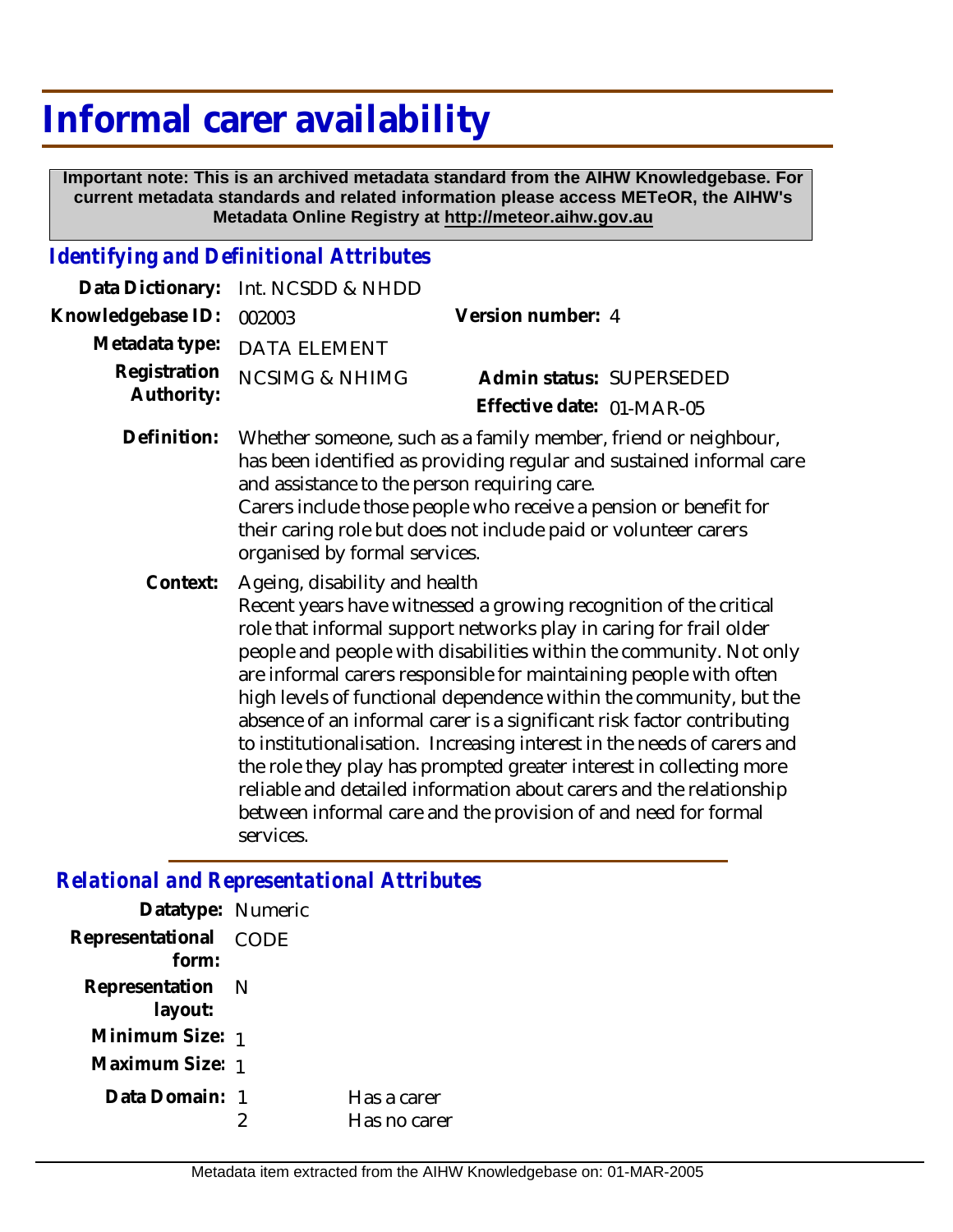9 Not stated / inadequately described

Guide For Use: This data element is purely descriptive of a client's circumstances. It is not intended to reflect whether the carer is considered by the service provider to be capable of undertaking the caring role. In line with this, the expressed views of the client and/or their carer should be used as the basis for determining whether the client is recorded as having a carer or not. A carer is someone who provides a significant amount of care and/or assistance to the person on a regular and sustained basis. Excluded from the definition of carers are paid workers or volunteers organised by formal services (including paid staff in funded group houses). When asking a client about the availability of a carer, it is important for agencies or establishments to recognise that a carer does not always live with the person for whom they care. That is, a person providing significant care and assistance to the client does not have to live with the client in order to be called a carer. The availability of a carer should also be distinguished from living with someone else. Although in many instances a coresident will also be a carer, this is not necessarily the case. The data element Living arrangement is designed to record information about person(s) with whom the client may live. Collection Methods: Agencies or establishments and service providers may collect this item at the beginning of each service episode and also assess this information at subsequent assessments or re-assessments. Some agencies, establishments/providers may record this information historically so that they can track changes over time. Historical recording refers to the practice of maintaining a record of changes over time where each change is accompanied by the appropriate date. Related metadata: supersedes the NCSDD data element Carer availability version 1 relates to the NCSDD data element Carer co-residency version 1 relates to the NCSDD data element Relationship of carer to care recipient version 1 relates to the NCSDD data concept Family version 2 supersedes the NHDD data element Carer availability version 3 relates to the NCSDD data concept Volunteer version 2 relates to the NCSDD data element Activity - level of difficulty version 2